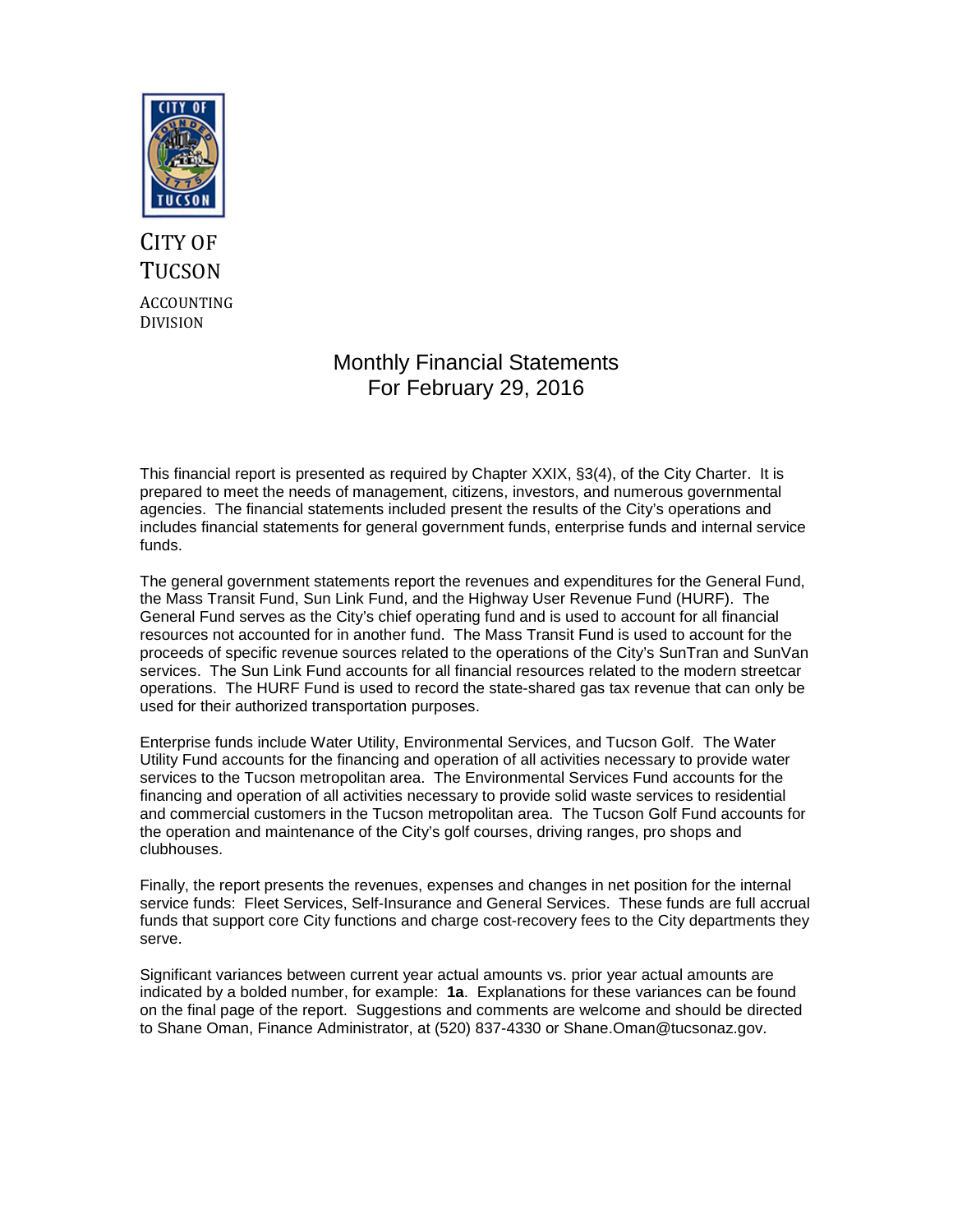# **CITY OF TUCSON, ARIZONA STATEMENT OF REVENUES AND EXPENDITURES GENERAL FUND**

|                                                           |                 | FOR THE EIGHT MONTHS ENDED FEBRUARY, 2016            |             |                             |                         |                        |
|-----------------------------------------------------------|-----------------|------------------------------------------------------|-------------|-----------------------------|-------------------------|------------------------|
|                                                           | Actual          | Fiscal Year 2016<br><b>Total FY</b><br><b>Budget</b> | %<br>Budget | Fiscal Year 2015<br>Actual* | \$ Change<br>CFY vs PFY | % Change<br>CFY vs PFY |
| <b>General Fund Revenues and Other Financing Sources:</b> |                 | Straight-line Budget 66.7%                           |             |                             |                         |                        |
| Revenues:                                                 |                 |                                                      |             |                             |                         |                        |
| <b>Primary Property Taxes</b>                             | \$<br>8,225,029 | 14,350,250<br>S                                      | 57.3%       | \$<br>7,696,045             | 528,984<br>S            | 6.9%                   |
| <b>Business Privilege Tax</b>                             | 128,115,102     | 197,118,630                                          | 65.0%       | 124,379,995                 | 3,735,107               | 3.0%                   |
| <b>Other Local Taxes</b>                                  | 28,891,028      | 40,308,200                                           | 71.7%       | 26,966,910                  | 1,924,118               | 7.1%                   |
| <b>Grants and Shared Taxes</b>                            | 3,922,839       | 4,925,650                                            | 79.6%       | 2,326,230                   | 1,596,609               | 68.6%                  |
| State-Shared Income Tax Revenue                           | 41,747,932      | 63,205,510                                           | 66.1%       | 41,975,506                  | (227, 574)              | $-0.5%$                |
| <b>State-Shared Sales Tax</b>                             | 32,578,207      | 48,935,140                                           | 66.6%       | 30,976,172                  | 1,602,035               | 5.2%                   |
| State Auto Lieu Tax                                       | 14,323,522      | 21,968,250                                           | 65.2%       | 12,636,877                  | 1,686,645               | 13.3%                  |
| <b>Licenses and Permits</b>                               | 20,956,764      | 28,349,160                                           | 73.9%       | 21,479,455                  | (522, 691)              | $-2.4%$                |
| Fines, Forfeitures, and Penalties                         | 8,013,913       | 14,331,870                                           | 55.9%       | 10,107,648                  | (2,093,735)             | $-20.7%$               |
| Use of Money and Property                                 | 409,467         | 648,930                                              | 63.1%       | 135,408                     | 274,059                 | 202.4%                 |
| <b>Charges for Current Services</b>                       | 27,101,785      | 39,053,170                                           | 69.4%       | 24,611,512                  | 2,490,273               | 10.1%                  |
| Miscellaneous Revenue                                     | 1,500,292       | 10,382,120                                           | 14.5%       | 4,811,189                   | (3,310,897)             | $-68.8%$               |
| <b>Total Revenues:</b>                                    | 315,785,880     | 483,576,880                                          |             | 308,102,947                 | 7,682,933               |                        |
| <b>Other Financing Sources</b>                            | 1,066,667       | 1,600,000                                            | 66.7%       | 1,066,667                   |                         |                        |
| <b>Total Revenues and Other Financing Sources</b>         | \$ 316,852,547  | \$485,176,880                                        |             | \$ 309,169,614              | \$7,682,933             |                        |
| <b>General Fund Expenditures:</b>                         |                 |                                                      |             |                             |                         |                        |
| <b>Elected and Official</b>                               |                 |                                                      |             |                             |                         |                        |
| Mayor and Council                                         | \$<br>1,643,812 | \$<br>2,464,880                                      | 66.7%       | \$<br>1,591,867             | \$<br>51,945            | 3.3%                   |
| <b>City Manager</b>                                       | 3,201,172       | 4,728,240                                            | 67.7%       | 5,289,787                   | (2,088,615)             | $-39.5%$               |
| <b>City Attorney</b>                                      | 4,923,659       | 7,717,080                                            | 63.8%       | 5,142,561                   | (218, 902)              | $-4.3%$                |
| <b>City Clerk</b>                                         | 2,006,564       | 3,773,960                                            | 53.2%       | 1,555,417                   | 451,147                 | 29.0%                  |
| <b>Total Elected and Official</b>                         | 11,775,207      | 18,684,160                                           |             | 13,579,632                  | (1,804,425)             |                        |
| Public Safety & Justice Services                          |                 |                                                      |             |                             |                         |                        |
| <b>City Court</b>                                         | 6,894,024       | 11,669,160                                           | 59.1%       | 7,216,313                   | (322, 289)              | $-4.5%$                |
| <b>Public Defender</b>                                    | 1,977,088       | 3,091,610                                            | 64.0%       | 1,942,965                   | 34,123                  | 1.8%                   |
| <b>Tucson Fire</b>                                        | 63,852,969      | 93,856,190                                           | 68.0%       | 57,024,965                  | 6,828,004               | $12.0\%$ 1a            |
| <b>Tucson Police</b>                                      | 101,858,634     | 156,767,250                                          | 65.0%       | 95,911,287                  | 5,947,347               | $6.2%$ 1a              |
| <b>Total Public Safety &amp; Justice Services</b>         | 174,582,715     | 265,384,210                                          |             | 162,095,530                 | 12,487,185              |                        |
| Community Enrichment & Development                        |                 |                                                      |             |                             |                         |                        |
| Housing & Community Development                           | 1,426,664       | 2,594,780                                            | 55.0%       | 1,274,393                   | 152,271                 | 11.9%                  |
| Office of Integrated Planning                             | 1,054,216       | 1,780,980                                            | 59.2%       | 1,010,710                   | 43,506                  | 4.3%                   |
| Parks and Recreation                                      | 22,824,858      | 35,728,200                                           | 63.9%       | 23,260,601                  | (435, 743)              | $-1.9%$                |
| Planning & Development Services                           | 5,536,185       | 8,482,250                                            | 65.3%       | 5,804,133                   | (267, 948)              | $-4.6%$                |
| Transportation                                            | 1,208,307       | 2,777,320                                            | 43.5%       | 1,110,572                   | 97,735                  | 8.8%                   |
| <b>Total Community Enrichment &amp; Development</b>       | 32,050,230      | 51,363,530                                           |             | 32,460,409                  | (410, 179)              |                        |
| <b>Support Services</b>                                   |                 |                                                      |             |                             |                         |                        |
| <b>Budget and Internal Audit</b>                          | 832,200         | 1,293,020                                            | 64.4%       | 843,925                     | (11, 725)               | $-1.4%$                |
| Finance                                                   | 5,669,816       | 8,246,560                                            | 68.8%       | 7,315,410                   | (1,645,594)             | $-22.5%$               |
| <b>General Services</b>                                   | 7,122,840       | 10,587,550                                           | 67.3%       | 7,604,705                   | (481, 865)              | $-6.3%$                |
| <b>Human Resources</b>                                    | 1,403,451       | 2,394,950                                            | 58.6%       | 1,443,066                   | (39, 615)               | $-2.7%$                |
| Information Technology                                    | 13,084,105      | 19,539,620                                           | 67.0%       | 11,093,252                  | 1,990,853               | 17.9%                  |
| Procurement                                               | 2,083,163       | 2,915,060                                            | 71.5%       | 2,198,403                   | (115, 240)              | $-5.2%$                |
| <b>Total Support Services</b>                             | 30,195,575      | 44,976,760                                           |             | 30,498,761                  | (303, 186)              |                        |
| <b>Total General Government</b>                           | 12,768,240      | 27,532,840                                           | 46.4%       | 12,098,267                  | 669,973                 | 5.5%                   |
| <b>Capital Outlay</b>                                     | 706,611         | 3,025,800                                            | 23.4%       | 4,579,792                   | (3,873,181)             | $-84.6%$               |
| <b>Capital Projects</b>                                   | 329,777         | 1,031,800                                            | 32.0%       | 5,775                       | 324,002                 | 5610.4%                |
| Debt Service and Fiscal Agent Fees                        | 5,198,969       | 23,884,000                                           | 21.8%       | 5,512,321                   | (313, 352)              | $-5.7%$                |
| <b>Other Financing Uses</b>                               | 35,777,604      | 52,571,400                                           | 68.1%       | 34,110,709                  | 1,666,895               | 4.9%                   |
| <b>Total Expenditures &amp; Other Financing Uses</b>      | \$ 303,384,928  | \$488,454,500                                        |             | \$ 294,941,196              | \$8,443,732             |                        |

\*In order to align year-to year comparisons and revenue reporting, fiscal year 2015 numbers have been revised to eliminate revenue accrual transactions.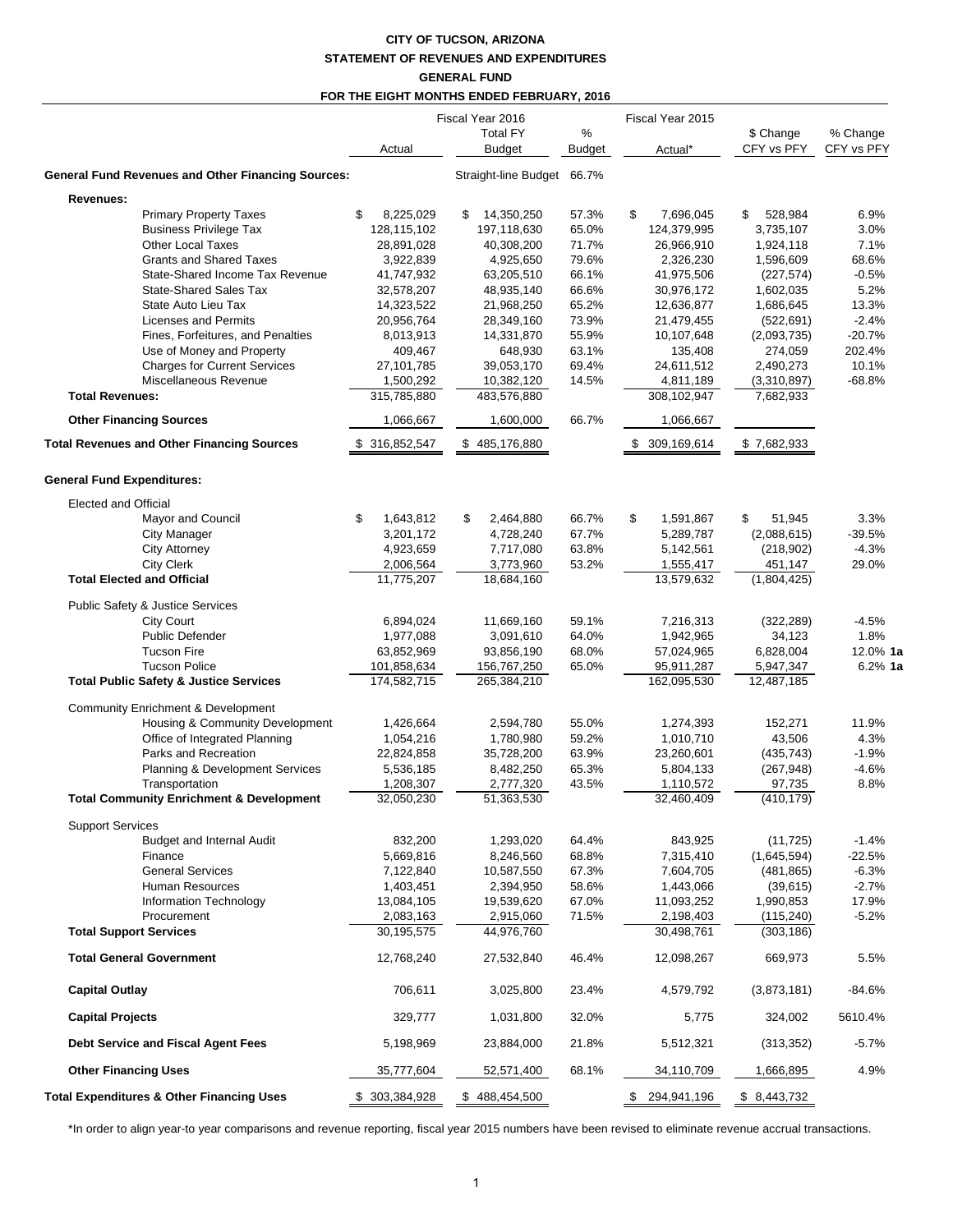#### **CITY OF TUCSON, ARIZONA STATEMENT OF REVENUES AND EXPENDITURES MASS TRANSIT FUND FOR THE EIGHT MONTHS ENDED FEBRUARY, 2016**

|                                                           | Actual       | Fiscal Year 2016<br><b>Total FY</b><br><b>Budget</b> | %<br><b>Budget</b> | Fiscal Year 2015<br>Actual | \$ Change<br>CFY vs PFY | % Change<br>CFY vs PFY |
|-----------------------------------------------------------|--------------|------------------------------------------------------|--------------------|----------------------------|-------------------------|------------------------|
| <b>Mass Transit Revenues and Other Financing Sources:</b> |              | Straight-line Budget                                 | 66.7%              |                            |                         |                        |
| Revenues:                                                 |              |                                                      |                    |                            |                         |                        |
| <b>Federal Grants and Contributions</b>                   | \$14,168,657 | \$28,303,470                                         | 50.1%              | 12,004,712<br>S.           | \$2,163,945             | 18.0% 2a               |
| <b>Other Agencies</b>                                     | 7,379,307    | 13,829,020                                           | 53.4%              | 7,557,894                  | (178, 587)              | $-2.4%$                |
| Use of Money and Property                                 | 334,803      | 360,000                                              | 93.0%              | 308,932                    | 25,871                  | 8.4%                   |
| <b>Charges for Current Services</b>                       | 5,939,942    | 13,156,630                                           | 45.1%              | 8,776,087                  | (2,836,145)             | $-32.3%$ 2b            |
| Miscellaneous Revenue                                     | 181,837      | 100,370                                              | 181.2%             | 191,661                    | (9,824)                 | $-5.1%$                |
| <b>Total Revenues:</b>                                    | 28,004,546   | 55,749,490                                           |                    | 28,839,286                 | (834,740)               |                        |
| <b>Other Financing Sources</b>                            | 30,322,047   | 45,483,070                                           | 66.7%              | 29,519,427                 | 802,620                 | 2.7%                   |
| <b>Total Revenues and Other Financing Sources</b>         | \$58,326,593 | \$101,232,560                                        |                    | 58,358,713<br>\$.          | (32, 120)<br>S          |                        |
| <b>Mass Transit Expenditures:</b>                         |              |                                                      |                    |                            |                         |                        |
| <b>Community Enrichment &amp; Development</b>             |              |                                                      |                    |                            |                         |                        |
| Transportation                                            | \$47,153,143 | \$77,602,020                                         | 60.8%              | 47,341,327<br>\$.          | (188, 184)<br>\$.       | $-0.4%$                |
| <b>Total Community Enrichment &amp; Development</b>       | 47, 153, 143 | 77,602,020                                           |                    | 47,341,327                 | (188, 184)              |                        |
| <b>Capital Outlay</b>                                     | 11,810,057   | 23,755,360                                           | 49.7%              | 9,827,443                  | 1,982,614               | 20.2% 2a               |
| <b>Total Expenditures</b>                                 | \$58,963,200 | \$101,357,380                                        |                    | 57,168,770                 | \$1,794,430             |                        |

## **CITY OF TUCSON, ARIZONA STATEMENT OF REVENUES AND EXPENDITURES SUN LINK FOR THE EIGHT MONTHS ENDED FEBRUARY, 2016**

|                                                                                | Fiscal Year 2016<br><b>Total FY</b><br><b>Budget</b><br>Actual |                               | %<br><b>Budget</b> | Fiscal Year 2015<br>Actual    | \$ Change<br>CFY vs PFY        | % Change<br>CFY vs PFY |  |
|--------------------------------------------------------------------------------|----------------------------------------------------------------|-------------------------------|--------------------|-------------------------------|--------------------------------|------------------------|--|
| Sun Link Revenues and Other Financing Sources:<br>Revenues:                    |                                                                | Straight-line Budget          | 66.7%              |                               |                                |                        |  |
| <b>Other Agencies</b><br>Use of Money and Property                             | \$1,007,600                                                    | 2,000,000<br>\$<br>1,396,280  | 50.4%<br>0%        | \$<br>68,990                  | 938,610<br>\$                  | 1360.5%<br>0%          |  |
| <b>Charges for Current Services</b><br>Miscellaneous Revenue                   | 882,327<br>11,256                                              |                               | 100.0%<br>100.0%   | 749,275<br>4,533              | 133,052<br>6,723               | 17.8%<br>148.3%        |  |
| <b>Total Revenues:</b>                                                         | 1,901,183                                                      | 3,396,280                     |                    | 822,798                       | 1,078,385                      |                        |  |
| <b>Other Financing Sources</b>                                                 | 1,541,180                                                      | 2,311,770                     | 66.7%              | 1,359,339                     | 181,841                        | 13.4%                  |  |
| <b>Total Revenues and Other Financing Sources</b>                              | \$3,442,363                                                    | 5,708,050<br>S.               |                    | 2,182,137                     | \$1,260,226                    |                        |  |
| <b>Sun Link Expenditures:</b><br><b>Community Enrichment &amp; Development</b> |                                                                |                               |                    |                               |                                |                        |  |
| Transportation<br><b>Total Community Enrichment &amp; Development</b>          | \$2,444,078<br>2,444,078                                       | 4,220,800<br>\$.<br>4,220,800 | 57.9%              | 2,776,220<br>\$.<br>2,776,220 | (332, 142)<br>\$<br>(332, 142) | $-12.0%$               |  |
| <b>Capital Outlay</b>                                                          | 2,551                                                          |                               | 100.0%             |                               | 2,551                          | 100.0%                 |  |
| <b>Debt Service and Fiscal Agent Fees</b>                                      | 378,714                                                        | 1,512,430                     | 25.0%              |                               | 378,714                        | 100.0%                 |  |
| <b>Total Expenditures</b>                                                      | \$2,825,343                                                    | 5,733,230                     |                    | 2,776,220                     | 49,123                         |                        |  |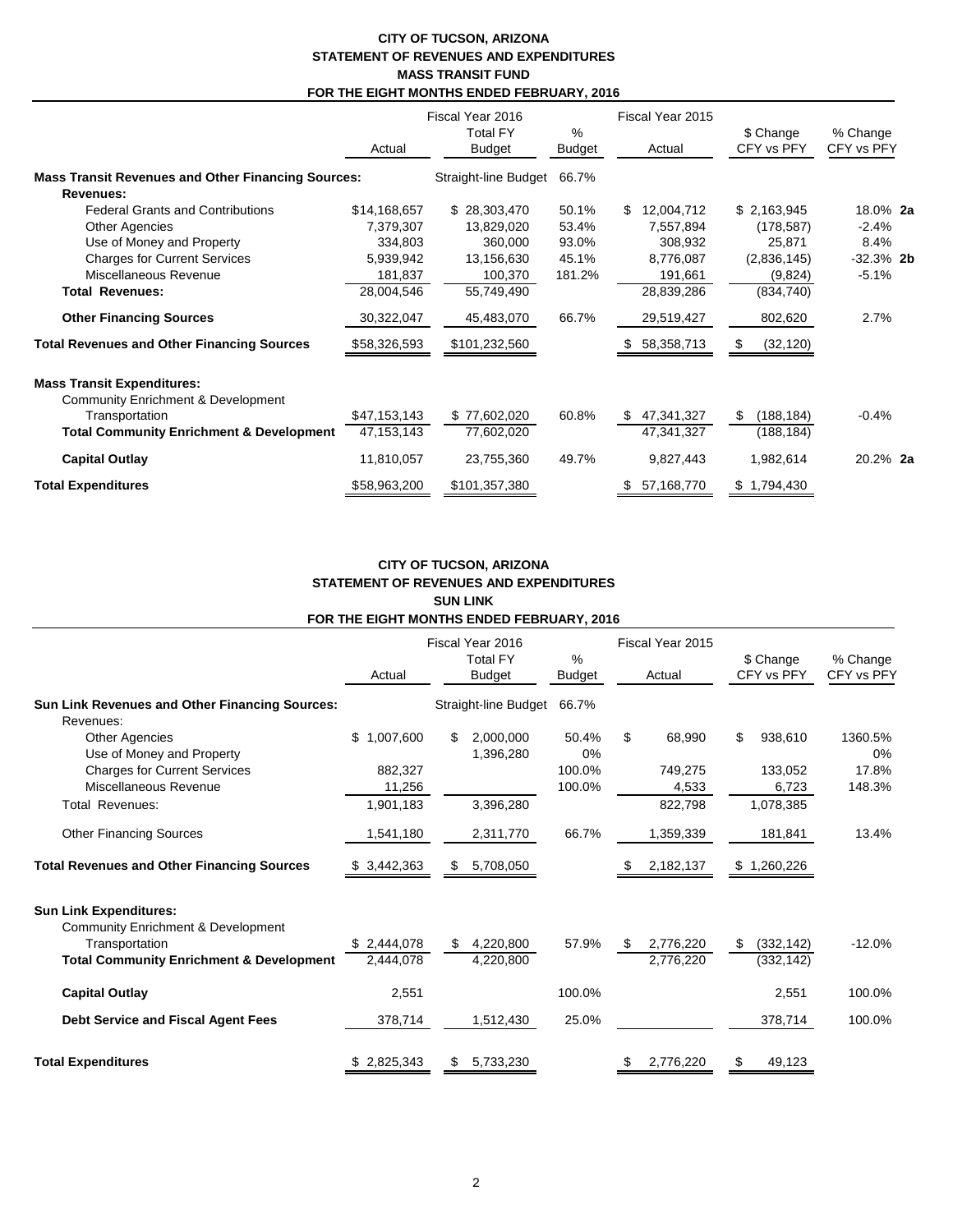## **CITY OF TUCSON, ARIZONA STATEMENT OF REVENUES AND EXPENDITURES HIGHWAY USER REVENUE FUND (HURF) FOR THE EIGHT MONTHS ENDED FEBRUARY, 2016**

|                                                                                                                    | Actual                     | Fiscal Year 2016<br><b>Total FY</b><br><b>Budget</b> | $\frac{0}{0}$<br><b>Budget</b> | Fiscal Year 2015<br>Actual | \$ Change<br>CFY vs PFY  | % Change<br>CFY vs PFY |
|--------------------------------------------------------------------------------------------------------------------|----------------------------|------------------------------------------------------|--------------------------------|----------------------------|--------------------------|------------------------|
| <b>HURF Revenues:</b>                                                                                              |                            | Straight-line Budget                                 | 66.7%                          |                            |                          |                        |
| <b>Revenues:</b>                                                                                                   | \$                         |                                                      |                                |                            |                          |                        |
| Licenses and Permits                                                                                               | 388,778                    | 543,000<br>\$                                        | 71.6%                          | \$<br>386,305              | \$<br>2,473              | 0.6%                   |
| <b>Other Agencies</b>                                                                                              | 24,679,176                 | 36,492,310                                           | 67.6%                          | 23,362,217                 | 1,316,959                | 5.6%                   |
| Use of Money and Property                                                                                          | 341,769                    | 635,840                                              | 53.8%                          | 332,877                    | 8,892                    | 2.7%                   |
| <b>Charges for Current Services</b>                                                                                | 28,401                     |                                                      | 100.0%                         | 28,112                     | 289                      | 1.0%                   |
| Miscellaneous Revenue                                                                                              | 807,533                    | 500,000                                              | 161.5%                         | 1,067,503                  | (259, 970)               | $-24.4%$               |
| <b>Total Revenues</b>                                                                                              | $\overline{$26,245,657}$   | \$38,171,150                                         |                                | 25, 177, 014<br>S          | 1,068,643<br>S.          |                        |
| <b>HURF Expenditures:</b>                                                                                          |                            |                                                      |                                |                            |                          |                        |
| <b>Community Enrichment and Development</b><br>Transportation<br><b>Total Community Enrichment and Development</b> | \$18,604,642<br>18,604,642 | \$31,890,360<br>31,890,360                           | 58.3%                          | 17,494,033<br>17,494,033   | \$1,110,609<br>1,110,609 | 6.3%                   |
|                                                                                                                    |                            |                                                      |                                |                            |                          |                        |
| Non-Departmental<br><b>Outside Agencies</b><br><b>Total Non-Departmental</b>                                       | 155,995<br>155,995         | 100,580<br>100,580                                   | 155.1%                         | 50,290<br>50,290           | 105,705<br>105,705       | 210.2%                 |
| <b>Capital Outlay</b>                                                                                              | 391,892                    | 1,092,650                                            | 35.9%                          | 10,000                     | 381,892                  | 3818.9%                |
| <b>Capital Projects</b>                                                                                            | 557,566                    | 1,998,620                                            | 27.9%                          | 974,405                    | (416, 839)               | $-42.8%$               |
| <b>Other Financing Uses</b>                                                                                        |                            | (9,821,590)                                          | 0.0%                           |                            |                          | 0.0%                   |
| <b>Total Expenditures &amp; Other Financing Uses</b>                                                               | \$19,710,095               | \$25,260,620                                         |                                | 18,528,728<br>\$           | \$1,181,367              |                        |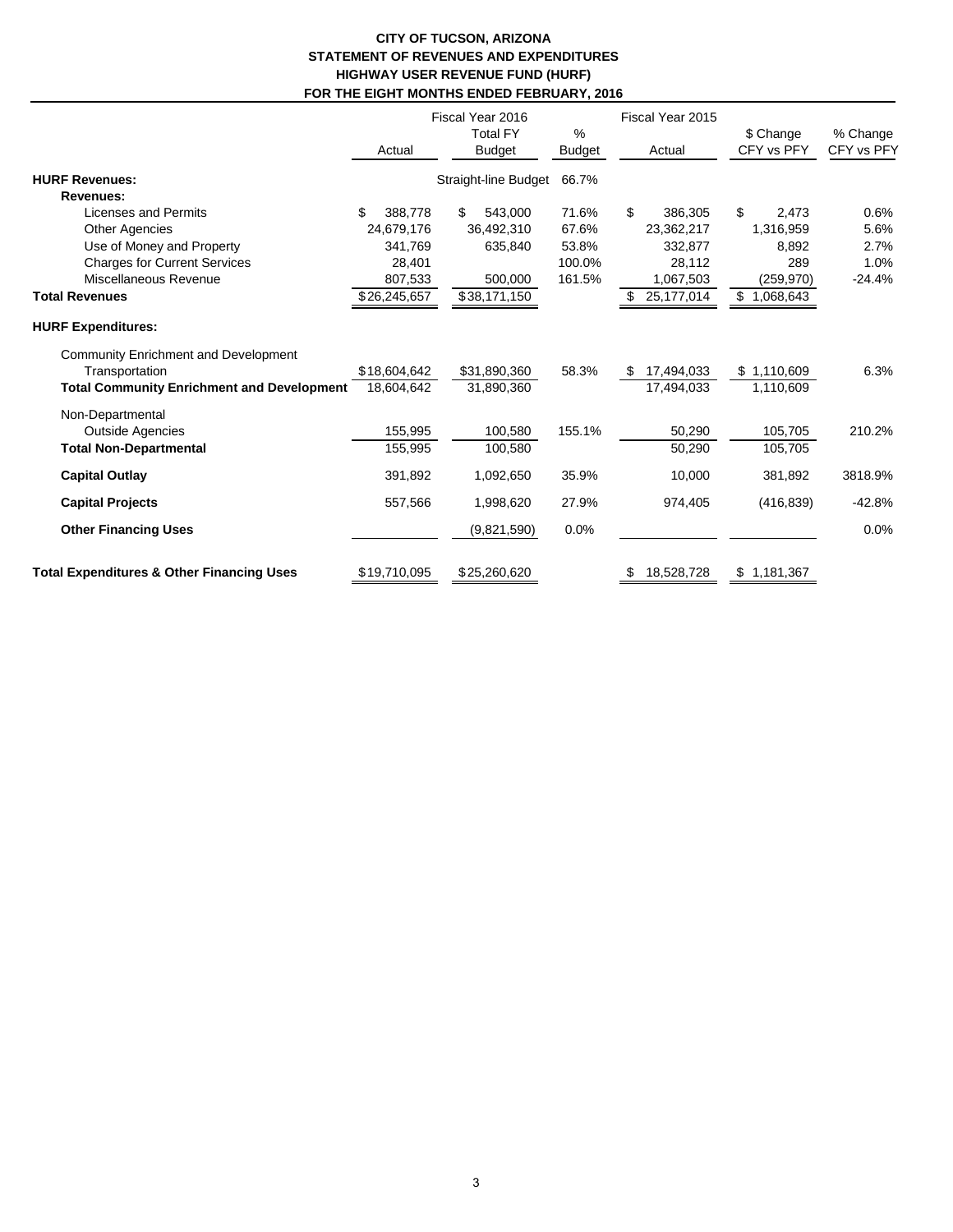#### **CITY OF TUCSON, ARIZONA STATEMENT OF NET POSITION ENTERPRISE FUNDS FEBRUARY 29, 2016**

|                                                                                 | <b>Water Utility</b><br>Fund | Environmental<br><b>Services</b> | <b>Tucson Golf</b><br><b>Enterprise Fund</b> |
|---------------------------------------------------------------------------------|------------------------------|----------------------------------|----------------------------------------------|
| <b>ASSETS</b>                                                                   |                              |                                  |                                              |
| Current assets:                                                                 |                              |                                  |                                              |
| Cash and Cash Equivalents                                                       | 53,206,423<br>\$             | \$<br>30,953,759                 | \$<br>1,165,023                              |
| Cash and Investments - Restricted                                               | 23,660,614                   |                                  |                                              |
| Cash and Investments with Fiscal Agent - Restricted<br>Accounts Receivable, Net | 21,410,846<br>21,936,083     |                                  |                                              |
| Due from Other Agencies                                                         |                              | 3,045,971<br>82,349              | 422,111                                      |
| <b>Interest Receivable</b>                                                      | 142,427                      | 70,919                           |                                              |
| Inventories                                                                     | 3,175,334                    |                                  | 261,010                                      |
| <b>Other Assets</b>                                                             | 2,502,583                    |                                  |                                              |
| Total current assets                                                            | 126,034,310                  | 34,152,998                       | 1,848,144                                    |
|                                                                                 |                              |                                  |                                              |
| Noncurrent assets:<br>Long Term Accounts Receivable                             | 208,172                      |                                  |                                              |
| Other Assets - Restricted                                                       | 271,579                      |                                  | 19,684                                       |
| Land and Construction in Progress                                               | 153,485,456                  | 19,341,519                       | 2,701,865                                    |
| Other Capital Assets, Net                                                       | 1,065,514,495                | 26,285,277                       | 12,278,281                                   |
| <b>Water Rights</b>                                                             | 52,126,968                   |                                  |                                              |
| <b>Total noncurrent assets</b>                                                  | 1,271,606,670                | 45,626,796                       | 14,999,830                                   |
| <b>Total assets</b>                                                             | 1,397,640,980                | 79,779,794                       | 16,847,974                                   |
|                                                                                 |                              |                                  |                                              |
| DEFERRED OUTFLOWS                                                               |                              |                                  |                                              |
| Loss on Refunding of Debt                                                       | 15,961,938                   |                                  |                                              |
| Pension Plans                                                                   | 3,162,060                    | 1,205,606                        |                                              |
| <b>Total deferred outflows</b>                                                  | 19,123,998                   | 1,205,606                        |                                              |
| Total assets and deferred outflows                                              | 1,416,764,978                | 80,985,400                       | 16,847,974                                   |
| <b>LIABILITIES</b>                                                              |                              |                                  |                                              |
| Current liabilities:                                                            |                              |                                  |                                              |
| <b>Accounts Payable</b>                                                         | 2,149,464                    | 2,102,911                        | 81,454                                       |
| <b>Accrued Payroll Liabilities</b>                                              |                              | 799                              | 91,269                                       |
| Interfund Payable                                                               |                              |                                  | 1,793,307                                    |
| Due to Other Agencies                                                           |                              |                                  | 66,931                                       |
| <b>Accrued Interest Payable</b>                                                 |                              | 2,136                            | 4,894                                        |
| <b>Refundable Deposits</b>                                                      | 1,881,439                    | 85,284                           | 5,793                                        |
| Current Portion of Bonds Payable                                                | 35,284,901                   |                                  |                                              |
| Current Portion of Contracts Payable                                            |                              | 268,000                          | 81,954                                       |
| <b>Current Portion of Compensated Absences</b>                                  | 1,760,284                    | 609,062                          |                                              |
| Liabilities Payable from Restricted Assets                                      | 298,304                      |                                  |                                              |
| <b>Advances From Customers</b>                                                  |                              |                                  | 89,966                                       |
| <b>Current Portion of Long Term Liabilities</b>                                 |                              | 750,551                          |                                              |
| <b>Total current liabilities</b>                                                | 41,374,392                   | 3,818,743                        | 2,215,568                                    |
| <b>LIABILITIES (continued)</b>                                                  |                              |                                  |                                              |
|                                                                                 |                              |                                  |                                              |
| Noncurrent liabilities:<br><b>Bonds Payable</b>                                 |                              |                                  |                                              |
| Contracts Payable                                                               | 518,654,129                  |                                  |                                              |
| Compensated Absences                                                            | 1,734,448                    | 10,349,118<br>663,493            | 219,054                                      |
| Other Postemployment Benefits                                                   | 1,447,762                    | 598,024                          |                                              |
| Pension Liability                                                               | 51,601,140                   | 19,674,093                       |                                              |
| Loans and Notes Payable                                                         |                              |                                  | 8,554,615                                    |
| Long Term Liabilities                                                           |                              | 56,355,386                       |                                              |
| <b>Total noncurrent liabilities</b>                                             | 573,437,479                  | 87,640,114                       | 8,773,669                                    |
| <b>Total liabilities</b>                                                        | 614,811,871                  | 91,458,857                       | 10,989,237                                   |
|                                                                                 |                              |                                  |                                              |
| DEFERRED INFLOWS                                                                |                              |                                  |                                              |
| <b>Deferred Revenue</b>                                                         | 92,526                       |                                  |                                              |
| <b>Pension Plans</b>                                                            | 5,461,526                    | 2,082,329                        |                                              |
| <b>Total deferred inflows</b><br><b>Total liabilities and deferred inflows</b>  | 5,554,052                    | 2,082,329                        |                                              |
|                                                                                 | 620,365,923                  | 93,541,186                       | 10,989,237                                   |
| <b>NET POSITION</b>                                                             |                              |                                  |                                              |
| Net Investment in capital assets                                                | 760,244,080                  | 45,330,798                       | 14,679,138                                   |
| Amounts Restricted for:                                                         |                              |                                  |                                              |
| <b>Debt Service</b>                                                             | 21,410,846                   |                                  |                                              |
| Capital                                                                         |                              |                                  |                                              |
| Unrestricted Amounts (deficit)                                                  | 14,725,463                   | (76, 927, 431)                   | (8,820,401)                                  |
| <b>Closure/Post Closure Liability</b>                                           |                              | 7,894,247                        |                                              |
| New Landfill Cell Construction                                                  |                              | 11,146,600                       |                                              |
| <b>Total net position</b>                                                       | \$796,380,389                | \$<br>(12, 555, 786)             | \$<br>5,858,737                              |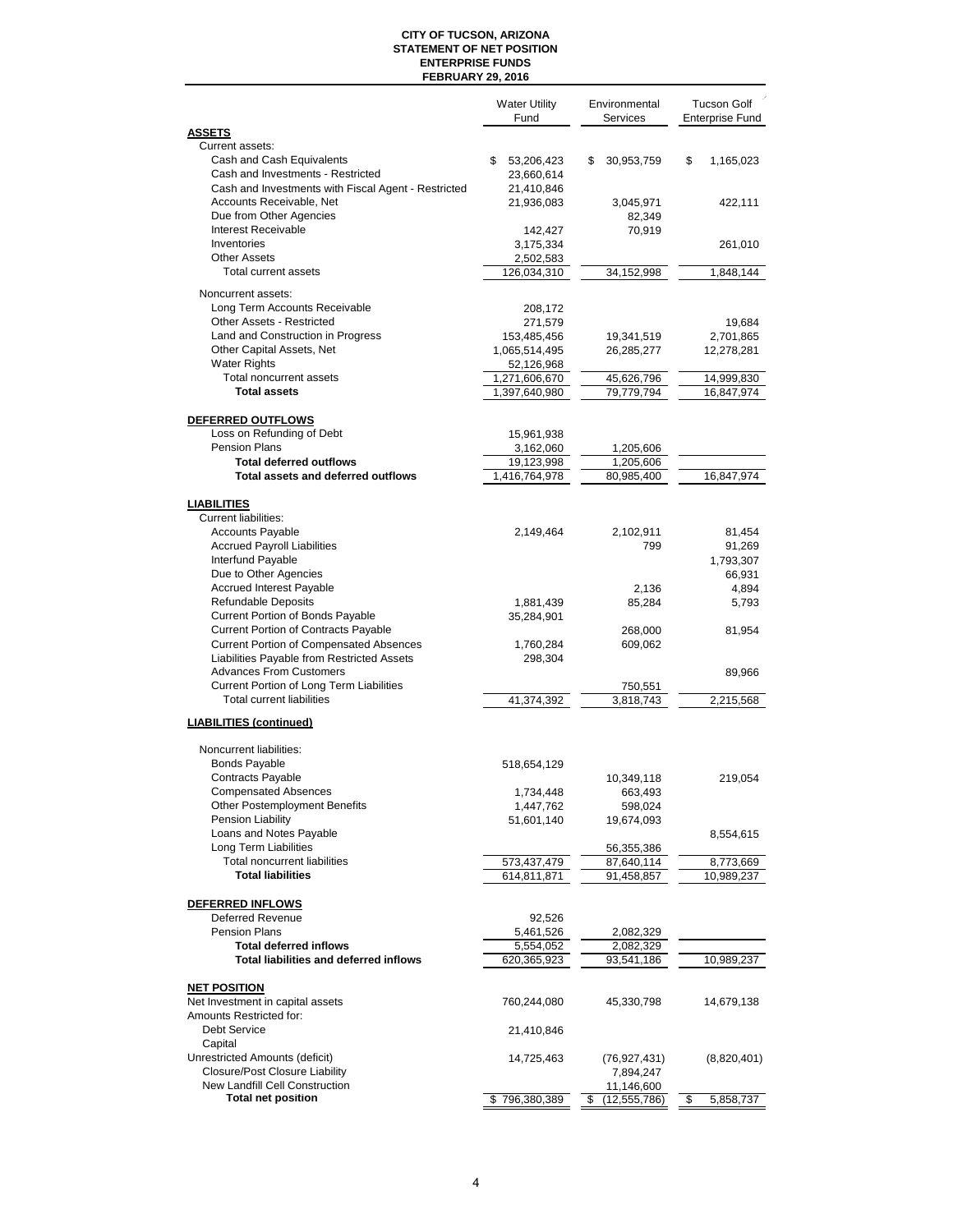#### **CITY OF TUCSON, ARIZONA SCHEDULE OF REVENUES, EXPENSES, AND CHANGES IN FUND NET ASSETS WATER UTILITY FUND FOR THE EIGHT MONTHS ENDED FEBRUARY 29, 2016**

|                                               | Fiscal Year 2016 | Fiscal Year 2015      |                         |                        |  |
|-----------------------------------------------|------------------|-----------------------|-------------------------|------------------------|--|
|                                               | Actual           | Actual                | \$ Change<br>CFY vs PFY | % Change<br>CFY vs PFY |  |
| <b>Operating revenues:</b>                    |                  |                       |                         |                        |  |
| <b>Charges for Services</b>                   | 122,410,312      | 120,167,880<br>\$     | 2,242,432<br>\$         | $1.9\%$ 3a             |  |
| <b>Total operating revenues</b>               | 122,410,312      | 120,167,880           | 2,242,432               |                        |  |
| <b>Operating expenses:</b>                    |                  |                       |                         |                        |  |
| Salaries, Wages and Benefits                  | 23,325,200       | 22,703,446            | 621,754                 | 2.7%                   |  |
| <b>Contractual Services</b>                   | 43,834,894       | 41,479,826            | 2,355,068               | 5.7% 3b                |  |
| Commodities                                   | 5,471,793        | 5,262,122             | 209,671                 | 4.0%                   |  |
| Depreciation/Amortization                     | 22,480,622       | 23,079,419            | (598, 797)              | $-2.6%$                |  |
| <b>Total operating expenses</b>               | 95,112,509       | 92,524,813            | 2,587,696               |                        |  |
| <b>Operating Income (Loss)</b>                | 27,297,803       | 27,643,067            | (345, 264)              |                        |  |
| Nonoperating revenues (expenses):             |                  |                       |                         |                        |  |
| Investment Income                             | 634,194          | 193,945               | 440,249                 | 227.0%                 |  |
| Gain (Loss) on Sale of Property/Equipment     | 232,975          | 224,161               | 8,814                   | 3.9%                   |  |
| <b>Federal Grants and Contributions</b>       |                  | 367,309               | (367, 309)              | $-100.0%$              |  |
| Interest Expense                              | (12, 434, 448)   | (13, 120, 482)        | 686,034                 | $-5.2%$                |  |
| Other Nonoperating Income (Expenses)          | (1, 147, 687)    | (5,578,701)           | 4,431,014               | $-79.4\%$ 3c           |  |
| <b>Total nonoperating revenues (expenses)</b> | (12, 714, 966)   | (17, 913, 768)        | 5,198,802               |                        |  |
| Income (loss) before transfers                | 14,582,837       | 9,729,299             | 4,853,538               |                        |  |
| <b>Transfers In</b>                           | 1,869,974        | 1,562,507             | 307,467                 | 19.7%                  |  |
| <b>Transfers Out</b>                          | (1,066,667)      | (1,066,667)           |                         | 0.0%                   |  |
| <b>Changes in net position</b>                | 15,386,144       | 10,225,139            | 5,161,005               |                        |  |
| Total net position, beginning of year         | 780,994,245      | 760,457,882<br>$\ast$ | 20,536,363              |                        |  |
| <b>Total net position</b>                     | 796,380,389      | \$770,683,021         | 25,697,368<br>\$        |                        |  |

\*Fiscal year 2015 beginning net position restated. See fiscal year 2015 CAFR.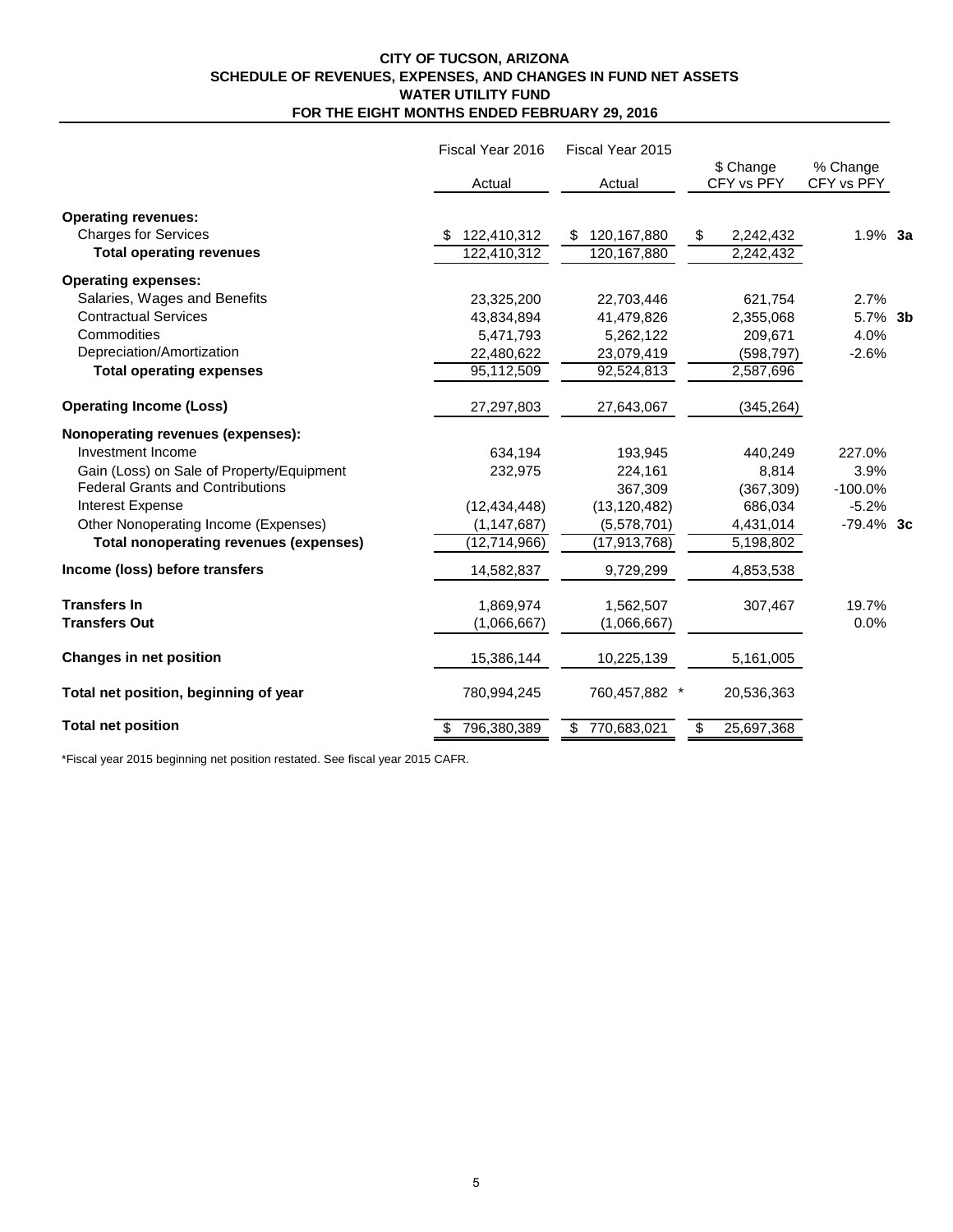# **CITY OF TUCSON, ARIZONA SCHEDULE OF REVENUES, EXPENSES, AND CHANGES IN FUND NET ASSETS ENVIRONMENTAL SERVICES FUND FOR THE EIGHT MONTHS ENDED FEBRUARY 29, 2016**

|                                               | Fiscal Year 2016<br>Fiscal Year 2015 |                |    |                  |    |                         |                        |    |
|-----------------------------------------------|--------------------------------------|----------------|----|------------------|----|-------------------------|------------------------|----|
|                                               |                                      | Actual         |    | Actual           |    | \$ Change<br>CFY vs PFY | % Change<br>CFY vs PFY |    |
| <b>Operating revenues:</b>                    |                                      |                |    |                  |    |                         |                        |    |
| <b>Charges for Services</b>                   | \$                                   | 31,833,227     | \$ | 32,053,301       | \$ | (220, 074)              | $-0.7%$                |    |
| Miscellaneous                                 |                                      | 489,439        |    | 635,170          |    | (145, 731)              | $-22.9%$               |    |
| <b>Total operating revenues</b>               |                                      | 32,322,666     |    | 32,688,471       |    | (365, 805)              |                        |    |
| <b>Operating expenses:</b>                    |                                      |                |    |                  |    |                         |                        |    |
| Salaries, Wages and Benefits                  |                                      | 10,015,504     |    | 9,857,365        |    | 158,139                 | 1.6%                   |    |
| <b>Contractual Services</b>                   |                                      | 12,237,512     |    | 11,197,543       |    | 1,039,969               | 9.3%                   | 4а |
| Commodities                                   |                                      | 2,383,887      |    | 2,554,948        |    | (171,061)               | $-6.7%$                |    |
| Depreciation/Amortization                     |                                      | 3,178,264      |    | 2,348,995        |    | 829,269                 | 35.3%                  |    |
| <b>Total operating expenses</b>               |                                      | 27,815,167     |    | 25,958,851       |    | 1,856,316               |                        |    |
| <b>Operating Income (Loss)</b>                |                                      | 4,507,499      |    | 6,729,620        |    | (2,222,121)             |                        |    |
| Nonoperating revenues (expenses):             |                                      |                |    |                  |    |                         |                        |    |
| Investment Income                             |                                      | 183,233        |    | 13,572           |    | 169,661                 | 1250.1%                |    |
| Gain (Loss) on Sale of Property/Equipment     |                                      | (105, 988)     |    | 370,291          |    | (476, 279)              | $-128.6%$              |    |
| <b>Other Agencies</b>                         |                                      | 88,026         |    | 59,317           |    | 28,709                  | 48.4%                  |    |
| Interest Expense                              |                                      | (244, 476)     |    | (247, 840)       |    | 3,364                   | $-1.4%$                |    |
| <b>Total nonoperating revenues (expenses)</b> |                                      | (79, 205)      |    | 195,340          |    | (274, 545)              |                        |    |
| <b>Changes in net position</b>                |                                      | 4,428,294      |    | 6,924,960        |    | (2,496,666)             |                        |    |
| Total net position, beginning of year         |                                      | (16,984,080)   |    | $(25,318,874)$ * |    | 8,334,794               |                        |    |
| <b>Total net position</b>                     | S                                    | (12, 555, 786) | S  | (18, 393, 914)   | S  | 5,838,128               |                        |    |

\*Fiscal year 2015 beginning net position restated. See fiscal year 2015 CAFR.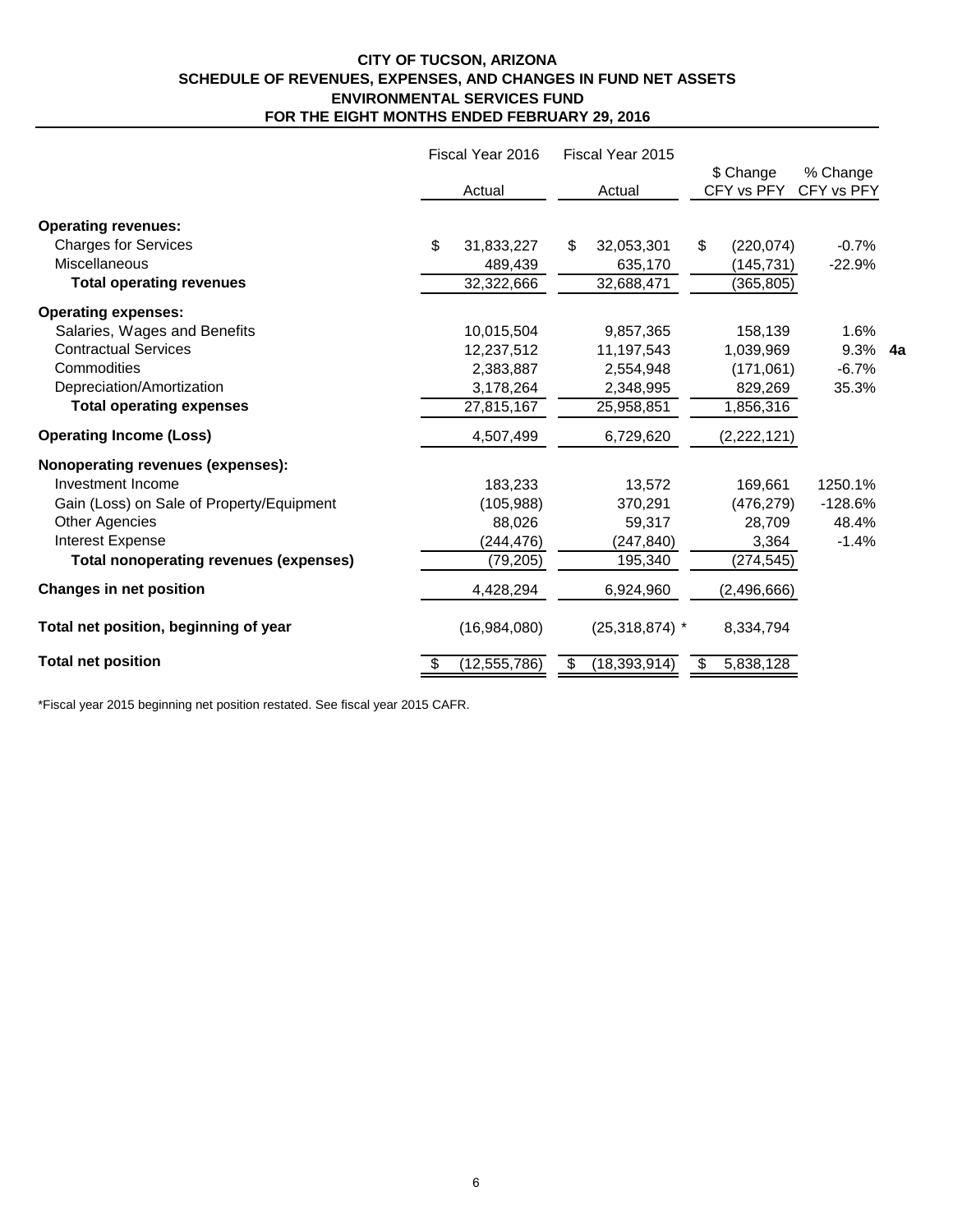# **CITY OF TUCSON, ARIZONA STATEMENT OF REVENUES, EXPENSES, AND CHANGES IN FUND NET POSITION TUCSON GOLF ENTERPRISE FUND FOR THE EIGHT MONTHS ENDED FEBRUARY 29, 2016**

|                                        | Randolph      | El Rio        | Silverbell    | Enke          | Combined    | <b>Total Straight-</b><br>line Budget | % Budget |
|----------------------------------------|---------------|---------------|---------------|---------------|-------------|---------------------------------------|----------|
| <b>COURSE OPERATIONS:</b>              |               |               |               |               |             |                                       |          |
| <b>Operating revenues:</b>             |               |               |               |               |             |                                       |          |
| Green Fees                             | \$<br>917,711 | 266,676<br>\$ | \$<br>352,928 | \$<br>224,423 | \$1,761,738 | \$7,688,730                           | 22.9%    |
| <b>Cart Rentals</b>                    | 500,794       | 209,165       | 165,923       | 177,977       | 1,053,859   |                                       |          |
| <b>Driving Range</b>                   | 196,677       | 5,733         | 51,555        | 86,720        | 340,685     |                                       |          |
| Clubhouse                              | 200,997       | 122,199       | 119,511       | 114,729       | 557,436     |                                       |          |
| <b>Other Revenue</b>                   | 670,928       | 108,263       | 111,087       | 91,898        | 982,176     | 10,130                                | 9695.7%  |
| <b>Total Operating Revenues</b>        | 2,487,107     | 712,036       | 801,004       | 695,747       | 4,695,894   | 7,698,860                             | 61.0%    |
| <b>Operating expenses:</b>             |               |               |               |               |             |                                       |          |
| Salaries, Wages and Benefits           | 11.838        | 6,905         | 6,905         | 6,905         | 32,553      | 45,840                                | 71.0%    |
| <b>Contractual Services</b>            | 1,366,192     | 734,073       | 574,811       | 694.627       | 3,369,703   | 5,537,470                             | 60.9%    |
| Commodities                            | 500,642       | 210,180       | 304,562       | 250,605       | 1,265,989   | 1,297,850                             | 97.5%    |
| Cost of Goods Sold                     | 214,615       | 67,623        | 66,679        | 64,043        | 412,960     | 646,280                               | 63.9%    |
| Depreciation/Amortization              | 167,231       | 78,319        | 156,331       | 80,736        | 482,617     |                                       |          |
| <b>Total Operating Expenses</b>        | 2,260,518     | 1,097,100     | 1,109,288     | 1,096,916     | 5,563,822   | 7,527,440                             | 74%      |
| <b>Operating Income (Loss)</b>         | 226,589       | (385,064)     | (308, 284)    | (401, 169)    | (867, 928)  | 171,420                               |          |
| Nonoperating revenues (expenses):      |               |               |               |               |             |                                       |          |
| <b>Interest Expense</b>                | (2, 416)      | (1,208)       | (1,208)       | (1,208)       | (6,040)     | 7,970                                 |          |
| Other                                  | 4,322         |               |               |               | 4,322       | 94,250                                |          |
| Total nonoperating revenues (expenses) | 1,906         | (1,208)       | (1,208)       | (1,208)       | (1,718)     | 102,220                               |          |
| <b>Changes in net position</b>         | 228,495       | (386, 272)    | (309, 492)    | (402, 377)    | (869, 646)  | 273,640<br>\$                         |          |
| Total net position, beginning of year  | 2,018,515     | 1,816,663     | 1,345,677     | 1,547,528     | 6,728,383   |                                       |          |
| <b>Total net position</b>              | \$2,247,010   | \$1,430,391   | \$1,036,185   | \$1,145,151   | \$5,858,737 |                                       |          |

Note: OB Sports and City of Tucson statements will report immaterial differences due to timing.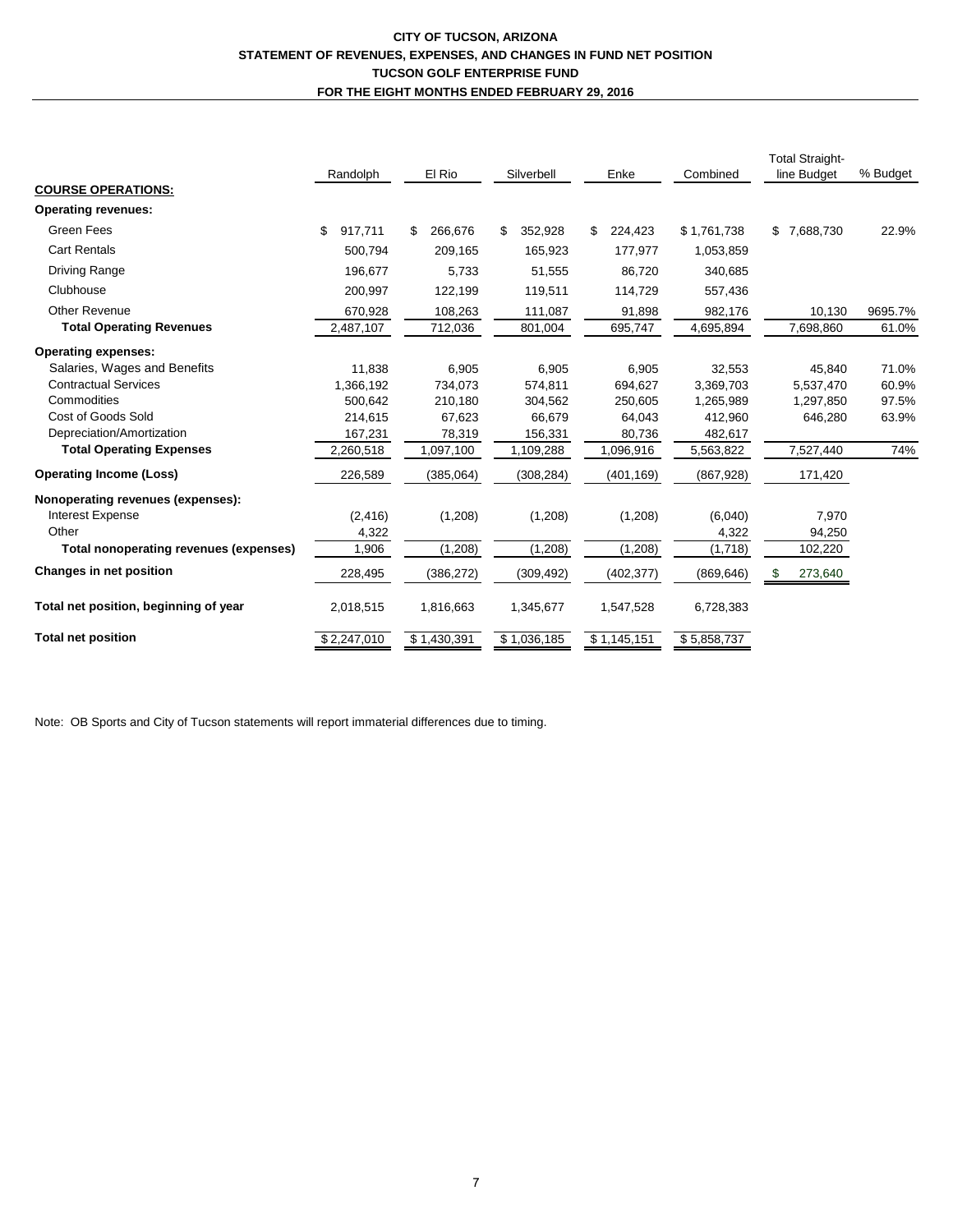#### **CITY OF TUCSON, ARIZONA STATEMENT OF REVENUES, EXPENSES, AND CHANGES IN NET POSITION INTERNAL SERVICE FUNDS FOR THE EIGHT MONTHS ENDED FEBRUARY 29, 2016**

|                                           | <b>Fleet Services</b> |               | Self Insurance |           | <b>General Services</b> |                |  |
|-------------------------------------------|-----------------------|---------------|----------------|-----------|-------------------------|----------------|--|
| <b>Operating revenues:</b>                |                       |               |                |           |                         |                |  |
| <b>Charges for Services</b>               | \$                    | 14,041,549    | \$             | 9,068,826 | \$                      | 12,058,721     |  |
| Miscellaneous                             |                       | 115,431       |                | 8,742     |                         | 3,039          |  |
| <b>Total operating revenues</b>           |                       | 14,156,980    |                | 9,077,568 |                         | 12,061,760     |  |
| <b>Operating expenses:</b>                |                       |               |                |           |                         |                |  |
| Salaries, Wages and Benefits              |                       | 3,793,497     |                | 780.307   |                         | 6.052,352      |  |
| <b>Contractual Services</b>               |                       | 3,657,131     |                | 2,621,725 |                         | 3,894,421      |  |
| Commodities                               |                       | 6,514,206     |                | 44,207    |                         | 1,240,884      |  |
| <b>Benefits and Claims</b>                |                       |               |                | 3,706,156 |                         |                |  |
| Depreciation                              |                       | 1,352,116     |                | 8,179     |                         | 38,475         |  |
| <b>Total operating expenses</b>           |                       | 15,316,950    |                | 7,160,574 |                         | 11,226,132     |  |
| <b>Operating income (loss)</b>            |                       | (1, 159, 970) |                | 1,916,994 |                         | 835,628        |  |
| Nonoperating revenues (expenses):         |                       |               |                |           |                         |                |  |
| <b>Property Taxes</b>                     |                       |               |                | 1,417,725 |                         |                |  |
| Investment Income                         |                       | 7,181         |                | 56,693    |                         | 12,327         |  |
| Gain (loss) on Sale of Property/Equipment |                       | 149,928       |                |           |                         |                |  |
| <b>Federal Non Grant Contributions</b>    |                       |               |                |           |                         | 146,780        |  |
| <b>Interest Expense</b>                   |                       |               |                |           |                         | (241, 116)     |  |
| <b>Total nonoperating revenues</b>        |                       | 157,109       |                | 1,474,418 |                         | (82,009)       |  |
| Income (loss) before transfers            |                       | (1,002,861)   |                | 3,391,412 |                         | 753,619        |  |
| <b>Transfers In</b>                       |                       |               |                |           |                         | 280,065        |  |
| Changes in net position                   |                       | (1,002,861)   |                | 3,391,412 |                         | 1,033,684      |  |
| Total net position, beginning of year     |                       | 11,322,038    |                | 830,874   |                         | (10, 781, 094) |  |
| <b>Total net position</b>                 | \$                    | 10,319,177    | \$             | 4,222,286 | \$                      | (9,747,410)    |  |